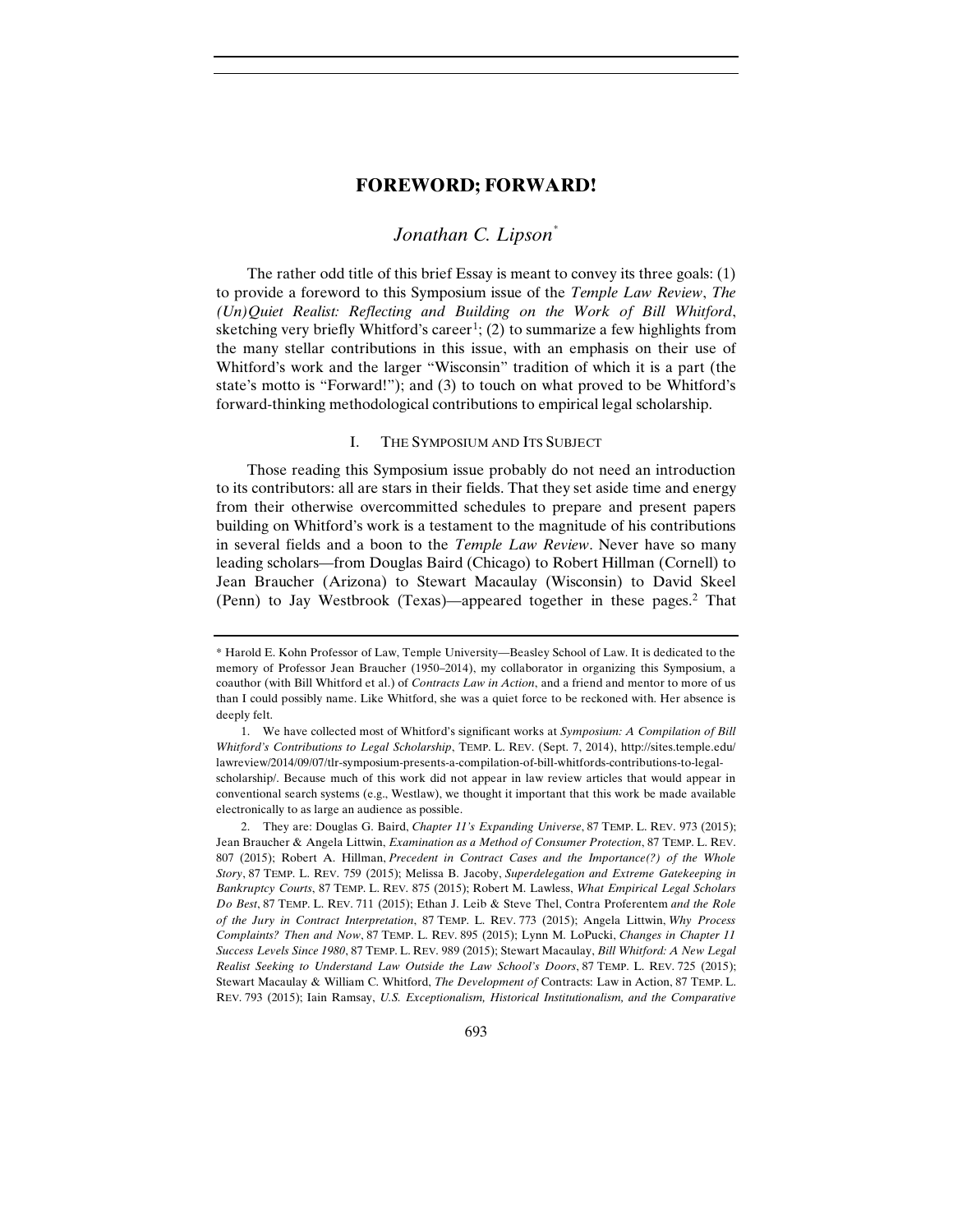Senator Elizabeth Warren (D–Mass. and formerly a law professor in Cambridge, Massachusetts) offered her own testimonial is celebrity icing on the cake.

For those who don't know, Bill Whitford taught contracts, bankruptcy, secured credit, tax, and a number of other related subjects at the University of Wisconsin from 1965 to 2013.[3](#page-1-0) Along with Macaulay, Whitford was a pathbreaking scholar, leading the "law and society" movement—an effort to better understand the complex interactions between formal law and other social forces reflected in and refracted by law. The influence of law and society (or, as they like to call it in Wisconsin, "law in action") cannot be overstated. Along with law and economics (housed just southeast of Madison, at the University of Chicago), law and society is one of the most important advances in legal scholarship since World War II.

Consciously or not, most legal academics today engage both the concerns and methods of law and society. As Professor Lynn LoPucki (UCLA), a contributor to this Symposium, observed, it seeks to learn law's "impact at the point of delivery,"[4](#page-1-1) which may be the courtroom, the courthouse steps, the lawyer's office, or virtually any other place where people think that law (however defined) matters. To be sure, law and society and law and economics differ considerably from one another across categories—from their *a priori* assumptions to their methods and goals—and yet it is perhaps a testament to Whitford's capacity to defy categories that this Symposium brought together leading voices in both schools of thought.

Academics are rarely lauded for their capacity to make connections beyond their disciplines or dogmas. Whitford did both, as reflected in the diversity of the Symposium topics and participants. This then presents a question: How and why did he do this? While there are likely many answers, Professor Robert Lawless (Illinois) offers a pragmatic one: "Whitford was a scholar just doing studies to figure out how the world worked  $\dots$ ."<sup>[5](#page-1-2)</sup> And yet, the trick—the hard part—is that, because we are part of the world we seek to describe, we inevitably carry our biases into our observations[.6](#page-1-3) Thus, as Professor Skeel (Penn) observes, Whitford's deeper contribution was one compelled by intellectual integrity—"to pursue the truth of the matter, wherever that might lead.["7](#page-1-4)

*Study of Consumer Bankruptcy Law*, 87 TEMP. L. REV. 947 (2015); David A. Skeel, Jr., *Rediscovering Corporate Governance in* Bankruptcy, 87 TEMP. L. REV. 1015 (2015); Jay Lawrence Westbrook, *Interpretation Internationale*, 87 TEMP. L. REV. 739 (2015).

<span id="page-1-0"></span><sup>3.</sup> *William Whitford*, U. WIS. L. SCH., http://www.law.wisc.edu/profiles/wcwhitfo (last visited Sept. 15, 2015).

<span id="page-1-1"></span><sup>4.</sup> Lynn M. LoPucki, *Bringing Realism to the Classroom—A Review of Warren and Westbrook's*  The Law of Debtors and Creditors, 1987 WIS. L. REV. 641, 641 (book review).

<sup>5.</sup> Lawless, *supra* note 2, at 712.

<span id="page-1-4"></span><span id="page-1-3"></span><span id="page-1-2"></span><sup>6.</sup> *See, e.g.*, Daniel A. Farber Suzanna Sherry, *Telling Stories Out of School: An Essay on Legal Narratives*, 45 STAN. L. REV. 807, 855, n.156 (1993) (citing, among others, JOHN A. BRIM & DAVID H. SPAIN, RESEARCH DESIGN IN ANTHROPOLOGY: PARADIGMS AND PRAGMATICS IN THE TESTING OF HYPOTHESES 91 (1974) (discussing risks of observer bias in anthropological studies)).

<sup>7.</sup> Skeel, *supra* note 2, at 1020.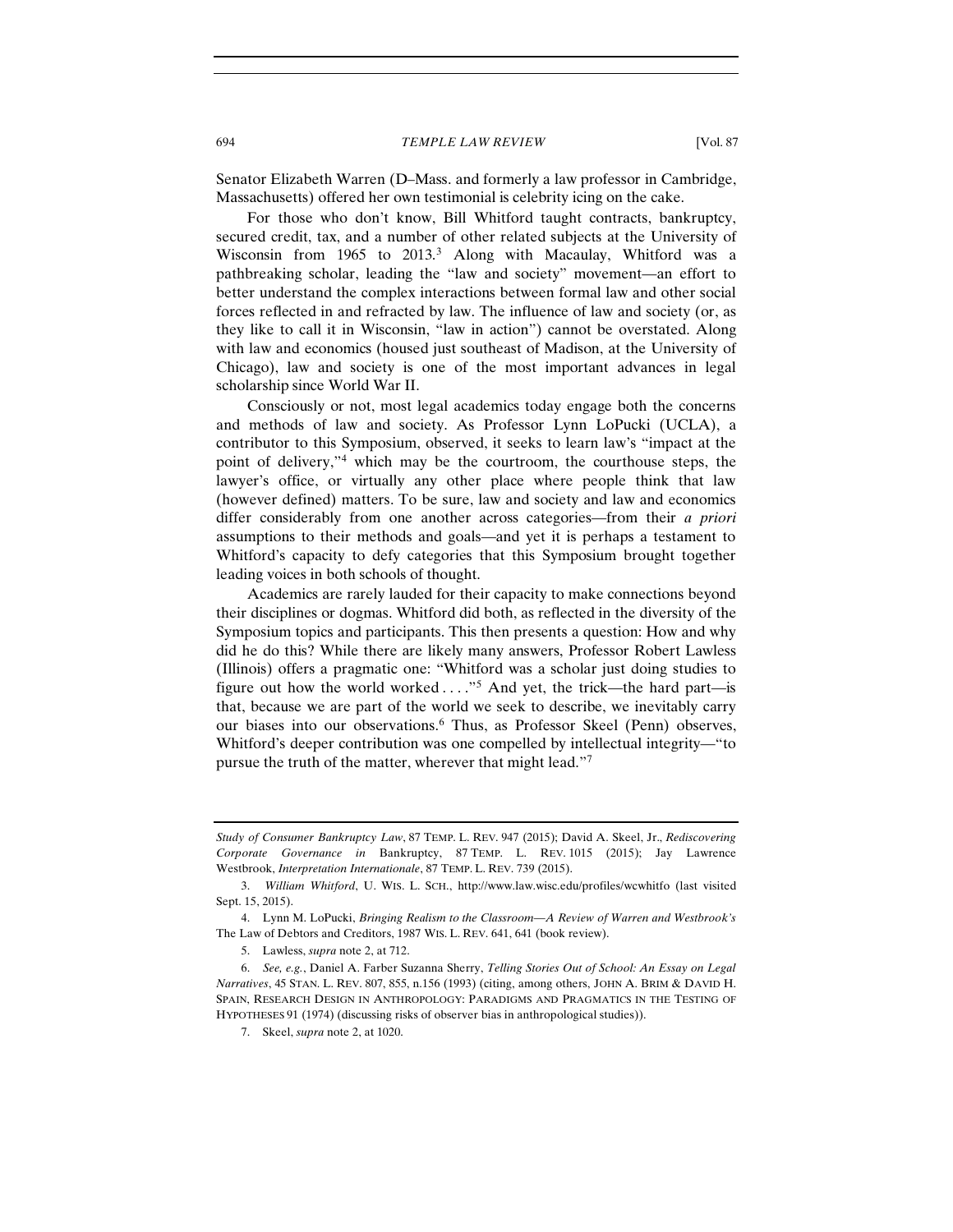Whitford has long had the capacity and integrity to cross academic aisles, but this was not for want of strong opinions. Often (though not always) these may have been perceived as politically "left," as when he advocated stronger consumer protection initiatives. More generally, though, he came to hold a host of views developed through rigorous empirical analyses. This dovetailed nicely with his tendency to recognize that any legal choice involves costs and benefits, and both must be accounted for in any position one takes. Because he had no ideological ax to grind, he had integrity across domains. He was frank about where he was coming from, but always open to the possibility that there were places to go that he had not yet anticipated.

Thus, the Symposium was a mix, emphasizing Whitford's major contributions to scholarship on corporate bankruptcy, consumer protection and bankruptcy, and the study and teaching of contracts. While we doubtless missed important fields—one of my colleagues pointed out that Whitford made important contributions to the development of "critical tax theory"[8](#page-2-0)—these three certainly reflect major aspects of his legacy, and ways in which he enriched our understanding of the legal system and its interactions with larger components of society.

#### II. SYMPOSIUM HIGHLIGHTS

#### *A. Corporate Reorganization Under Chapter 11 of the Bankruptcy Code*

Whitford is well-known as one of the founders of the project that led to the creation of the Bankruptcy Research Database (BRD)*,* now housed at UCLA and maintained by his coauthor on the five papers that jump-started the project, Lynn LoPucki (UCLA).<sup>[9](#page-2-1)</sup> These early studies of what was then a new approach to corporate reorganization set the agenda for much of what was to follow, including deep skepticism about conventional wisdom regarding corporate reorganization and equal concern about the winners and losers in the system Congress created. As scholars and practitioners know, the BRD has become the go-to source for critical, authoritative information about how bankruptcy law actually works "in action." Papers by leading corporate bankruptcy scholars Douglas Baird, Robert Lawless, David Skeel, and, of course, LoPucki, help us understand the lasting contribution of the BRD and Whitford's work in making sense of the world of corporate bankruptcy.

<span id="page-2-0"></span><sup>8.</sup> *See, e.g.*, Beverly I. Moran & William Whitford, *A Black Critique of the Internal Revenue Code*, 1996 WIS. L. REV. 751; William C. Whitford, *Remarkable*, 76 N.C. L. Rev. 1639 (1998).

<span id="page-2-1"></span><sup>9.</sup> Lynn M. LoPucki & William C. Whitford, *Bargaining over Equity's Share in the Bankruptcy Reorganization of Large, Publicly Held Companies*, 138 U. PA. L. REV. 125 (1990) [hereinafter LoPucki & Whitford, *Bargaining*]; Lynn M. LoPucki & William C. Whitford, *Corporate Governance in the Bankruptcy Reorganization of Large, Publicly Held Companies*, 141 U. PA. L. REV. 669 (1993); Lynn M. LoPucki & William C. Whitford, *Patterns in the Bankruptcy Reorganization of Large, Publicly Held Companies*, 78 CORNELL L. REV. 597 (1993); Lynn M. LoPucki & William C. Whitford, *Venue Choice and Forum Shopping in the Bankruptcy Reorganization of Large, Publicly Held Companies*, 1991 WIS. L. REV. 11 [hereinafter LoPucki & Whitford, *Venue Choice and Forum Shopping*].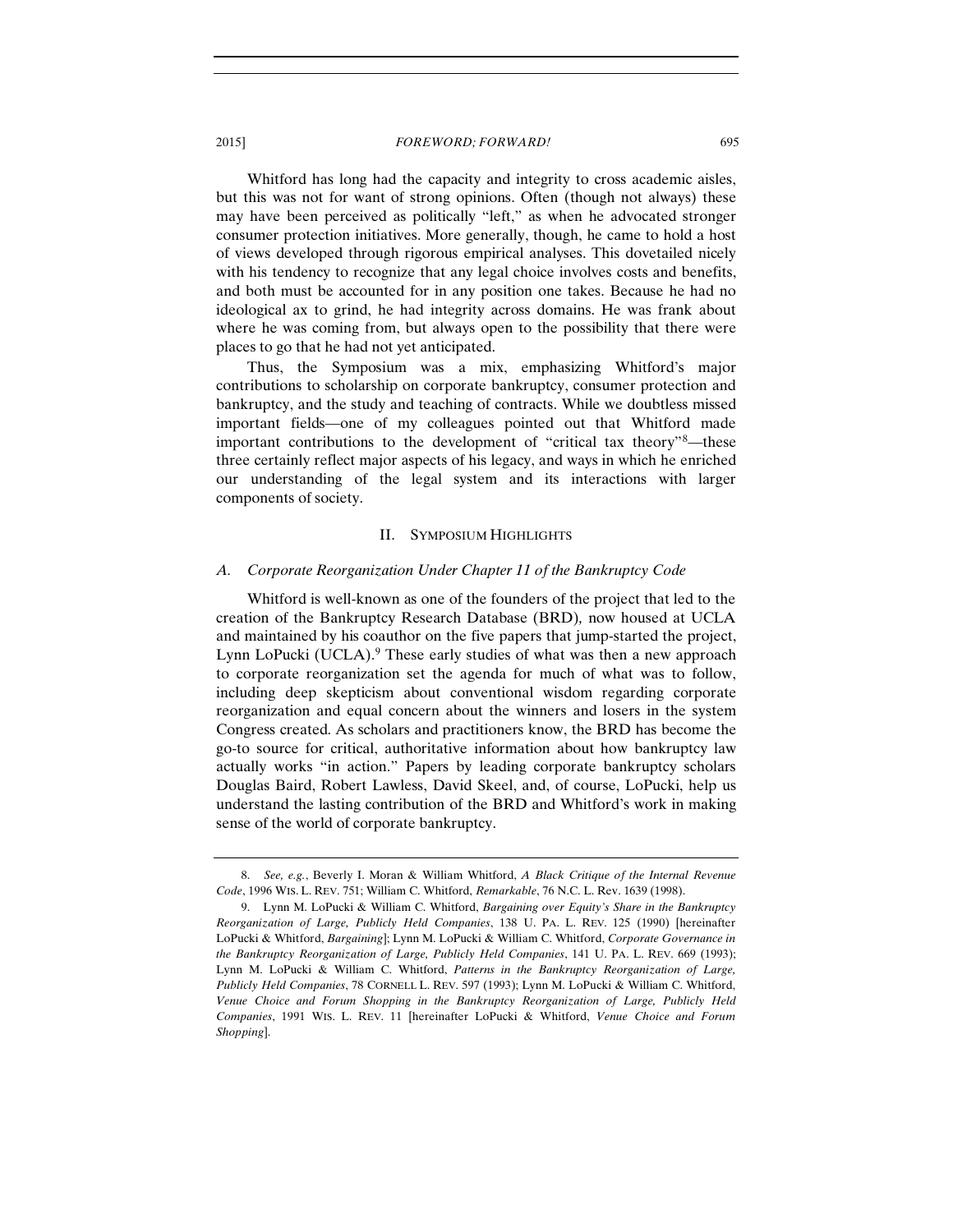Corporate reorganization under Chapter 11 of the Bankruptcy Code was new when Whitford and LoPucki began their study. It operated in what Douglas Baird has aptly characterized as a "closed universe in which a relatively small handful of lawyers develop[ed] practices largely invisible to outsiders."<sup>10</sup> Whitford and LoPucki set out both to catalogue the observable data (later housed in the BRD) and to reveal some of that which was largely inchoate, through interviews with lawyers and other system participants. Among other things, their research "dramatically alter[ed] much of the conventional wisdom about the role of managers, the treatment of shareholders, and other issues in the biggest reorganization cases," David Skeel observes.<sup>[11](#page-3-1)</sup>

The drama was perhaps best reflected by two myths debunked by their findings. First, until their studies, scholars were deeply concerned that Chapter 11 might permit nonconsensual deviations from "absolute priority." The notion of "absolute priority"—embedded in the "fair and equitable" test under section 1129(b) of the Bankruptcy Code—has been (contested) dogma since at least 1939, when fully articulated by Justice Douglas in *Case v. Los Angeles Lumber*. [12](#page-3-2) The contest reflects the fear that junior stakeholders (e.g., shareholders) may under a plan of reorganization receive or retain property despite the dissent of senior (e.g., general creditor) classes. To permit this defies the fundamental priority norm that senior classes must be paid in full before juniors receive anything—unless the seniors agree otherwise. Yet, as David Skeel reminds us, the early Whitford and LoPucki studies revealed that while juniors (shareholders) did receive payouts in many big cases, the payouts were small relative to total assets, and "the widespread lament that distributions to shareholders were seriously undermining ordinary priority rules was . . . 'a tempest in a teapot.'"[13](#page-3-3)

Second, and perhaps more important (if also more controversial), was the fact that the BRD made possible a reality-based discussion about how to measure "success" in the presence of failure (axiomatically the condition we face in Chapter 11). While scholars have long disagreed about how to define success in this context, the data Whitford and LoPucki gathered (and LoPucki has expanded) help to "chip away" at differences among scholars' views of success, and "clarify the choices" available in the real world.<sup>14</sup>

Revisiting nine measures of "success" on which Whitford and LoPucki reported in their original studies, LoPucki today, over twenty years later, finds that Chapter 11 "has become less successful" because "courts confirm plans in a significantly smaller proportion of cases, a significantly smaller proportion of companies survive, and a significantly smaller proportion of CEOs are

<sup>10.</sup> Baird, *supra* note 2, at 975–76.

<sup>11.</sup> Skeel, *supra* note 2, at 1015.

<sup>12.</sup> 308 U.S. 106 (1939); *see* 11 U.S.C. § 1129(b) (2012).

<sup>13.</sup> Skeel, *supra* note 2, at 1021 (quoting LoPucki & Whitford, *Bargaining*, *supra* note 9, at 126).

<span id="page-3-4"></span><span id="page-3-3"></span><span id="page-3-2"></span><span id="page-3-1"></span><span id="page-3-0"></span><sup>14.</sup> LoPucki, *supra* note 2, at 991. My own recent effort to use and build on these data studies the relationship between "success" and the use (or not) of Chapter 11 examiners. *See* Jonathan C. Lipson & Christopher Fiore Marotta, *Examining Success*, 90 AM. BANKR. L.J. (forthcoming 2016).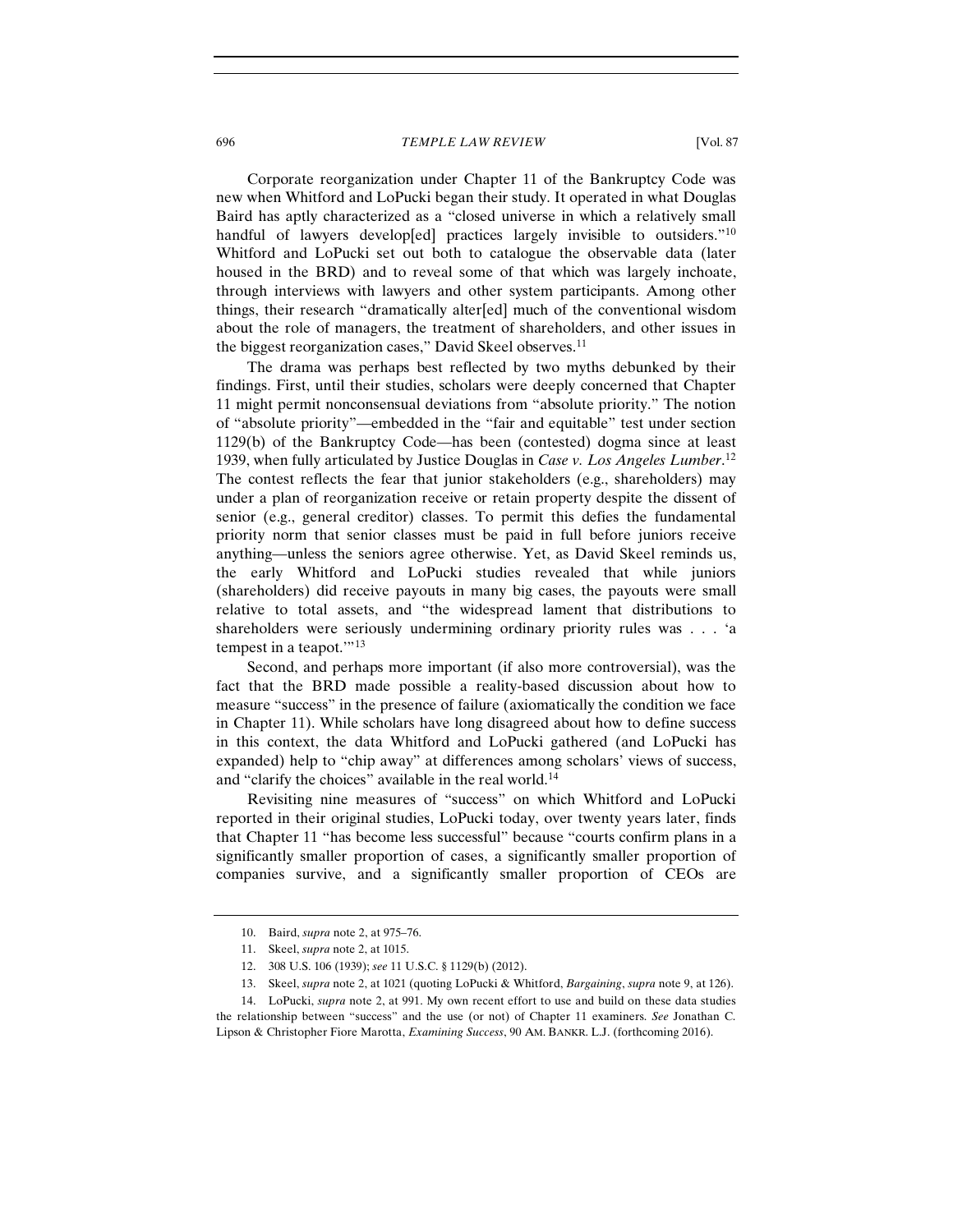replaced."[15](#page-4-0) Extending their tradition of myth-busting, LoPucki finds that even though asset sales in bankruptcy are lauded for their "efficiency," these cases an alternative to reorganization "in place"—are "considerably longer" either than plan confirmation or case dismissal.[16](#page-4-1) Like much of Whitford's work, here LoPucki uses evidence to challenge our assumptions about the operation and outcomes of the reorganization system—including that it is operating reasonably well.<sup>[17](#page-4-2)</sup>

## *B. Consumer Protection—in Bankruptcy and Beyond*

Long before the LoPucki-Whitford papers that transformed the study of Chapter 11, Whitford had already made his mark "as one of the founding scholars of consumer protection law," Jean Braucher and Angie Littwin (Texas) tell us.[18](#page-4-3) Nearly forty years ago, Littwin reminds us, Whitford (with Spencer Kimball) published a pathbreaking study of the processing of consumer complaints in the insurance industry, *Why Process Consumer Complaints?*[19](#page-4-4) These and similar studies focused on the law in action as it applied to consumers seeking redress for harms caused by businesses. As Littwin notes, the framework Whitford and Kimball developed in the 1970s focused the question: Why would an agency bother to respond effectively to consumer complaints? The answer, they found through characteristic Wisconsin diligence—including interviews with system stakeholders—was to settle consumer disputes, inform the agency's regulatory activities, and to generate goodwill for the agency. Littwin, Braucher, Iain Ramsay (Kent), and Melissa Jacoby (North Carolina), all leading consumer law (and consumer bankruptcy) scholars, use Whitford's studies of consumer protection and consumer bankruptcy as launch points to make important contributions of their own in this Symposium.

Littwin, for example, uses Whitford's 1974 study of Wisconsin's insurance commission as the framework to study the approach the new Consumer Financial Protection Bureau is taking to consumer complaints. Created as part of the Dodd-Frank financial services reforms in the wake of the 2008 crisis, Littwin observes that "[t]he CFPB is the most important recent development in consumer law."[20](#page-4-5) Littwin finds that "the CFPB has mixed success in providing an

<span id="page-4-0"></span><sup>15.</sup> LoPucki, *supra* note 2, at 992. In one measure, companies today do better: they emerge with a large proportion of the prefiling asset-size. In three other measures (leverage, income and refiling), LoPucki finds no significant change. *Id.*

<sup>16.</sup> *Id.* at 997.

<span id="page-4-2"></span><span id="page-4-1"></span><sup>17.</sup> *Id.* at 1012 ("The principal finding of the instant study is that, since the period covered by the LoPucki-Whitford study, Chapter 11 has been generally less successful. . . . [T]he Chapter 11 process seems to be in a long-term decline with respect to the reorganization of large public companies.").

<sup>18.</sup> Braucher & Littwin, *supra* note 2, at 809.

<span id="page-4-5"></span><span id="page-4-4"></span><span id="page-4-3"></span><sup>19.</sup> Littwin, *supra* note 2, at 895 (citing William C. Whitford & Spencer L. Kimball, *Why Process Consumer Complaints? A Case Study of the Office of the Commissioner of Insurance of Wisconsin*, 1974 WIS. L. REV. 639).

<sup>20.</sup> *Id.*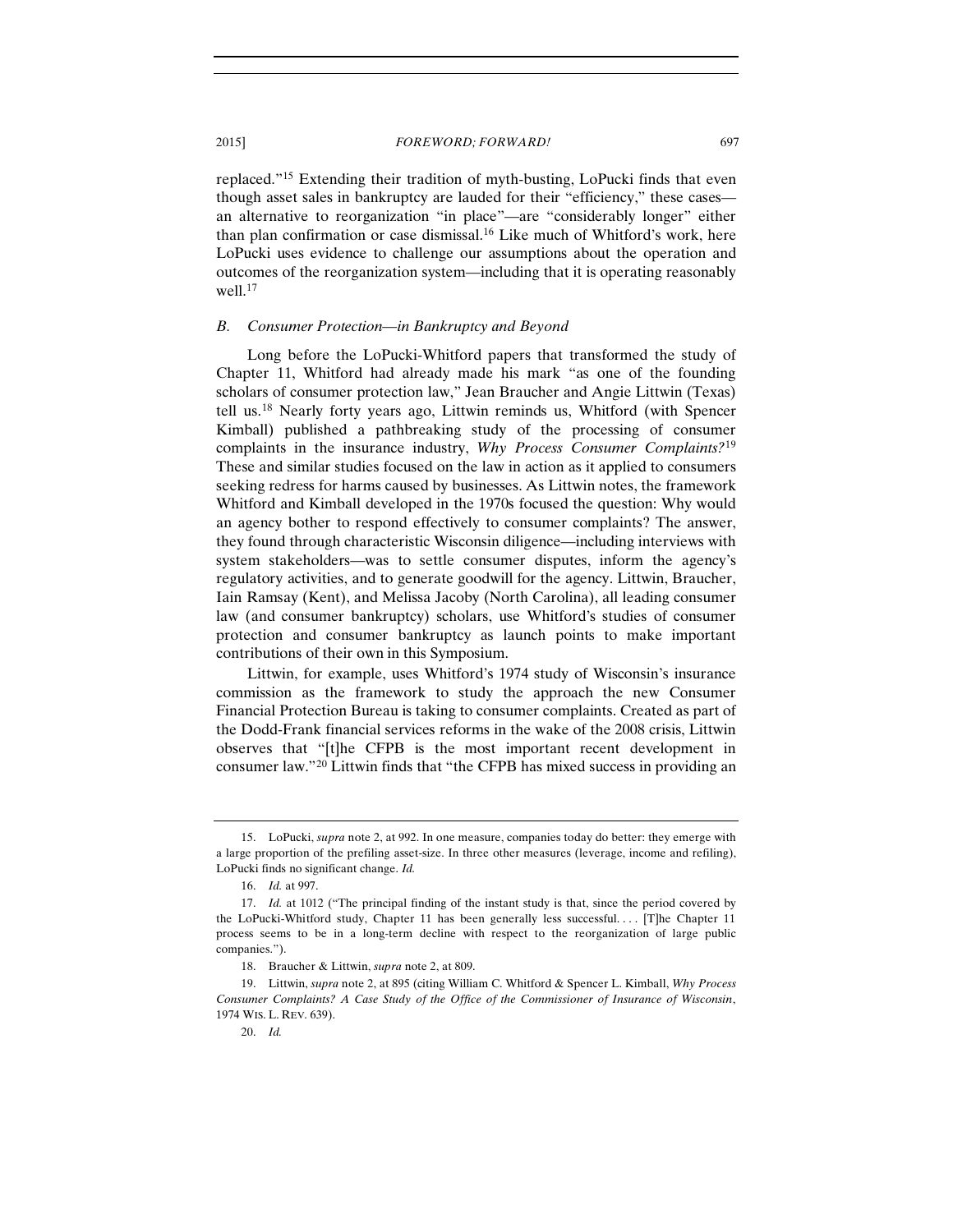alternative dispute resolution forum."<sup>[21](#page-5-0)</sup> On one hand, there is reason to worry that CFPB data may contradict "a rosy dispute settlement narrative that has been developing," or that the CFPB seems especially concerned with developing and maintaining consumer goodwill.<sup>[22](#page-5-1)</sup> On the other hand, she finds that the CFPB makes "significant use of complaint data in its regulatory roles and evinces a commitment to ensuring that companies are handling complaints well," which may, in turn, have the effect of legitimizing companies' complaint resolution procedures.[23](#page-5-2) Littwin's study is an early and important contribution to understanding how this new and important agency functions.

Jean Braucher, a long-time collaborator with Whitford and leading voice in consumer protection law, also developed an important study of the CFPB for this Symposium, although was unable to complete it due to her untimely passing in November 2014. Thus, Professor Littwin completed *Examination as a Method of Consumer Protection*, which focuses on a particularly important aspect of the CFPB's work—its role in examining consumer financial services firms' own practices. Like Littwin's solo contribution, this joint effort by Braucher and Littwin uses one of Whitford's pathbreaking studies of consumer protection as a reference-point, here the 1981 article, *Structuring Consumer Protection Legislation to Maximize Effectiveness*. [24](#page-5-3) Whitford's 1981 article set forth a general framework for considering consumer protection from the perspective of the subjects of supervision—the businesses that contract with consumers. He predicted that compliance would be determined by such factors as the specificity of law (greater specificity increasing the likelihood of compliance), the costs of compliance (including indirect costs, such as "losses" from prohibitions on illegal but profitable activities), and, most important, the internal commitment of the regulator to enforce consumer protection law.[25](#page-5-4) Lack of commitment would erode firms' incentive to comply with consumer protection law.

Braucher and Littwin look for evidence of the CFPB's commitment to consumer protection through an assessment of its "examination" function. Under Dodd-Frank, the CFPB has explicit authority to examine consumer financial firms' compliance with the requirements of federal consumer protection law—something for which no single regulator had previously had authority.<sup>[26](#page-5-5)</sup> To do so, the CFPB has hired "hundreds of examiners, and establish[ed] a commissioning program to train them."[27](#page-5-6) Using examiners, the CFPB is able to "establish[] a spectrum of enforcement that enables it to tailor its remedies to the

<sup>21.</sup> *Id.* at 896.

<sup>22.</sup> *Id.*

<sup>23.</sup> *Id.* at 896–97.

<span id="page-5-3"></span><span id="page-5-2"></span><span id="page-5-1"></span><span id="page-5-0"></span><sup>24.</sup> Braucher & Littwin, *supra* note 2, at 807 (citing William C. Whitford, *Structuring Corporate Protection Legislation to Maximize Effectiveness*, 1981 WIS. L. REV. 1018).

<span id="page-5-4"></span><sup>25.</sup> *Id.* at 816–20 (outlining Whitford's framework for analyzing the effectiveness of consumer protection legislation).

<span id="page-5-6"></span><span id="page-5-5"></span><sup>26.</sup> Dodd-Frank Wall Street Reform and Consumer Protection Act (Dodd-Frank Act) §§ 1024(b)(1)(A)–(B), 1025(b)(1)(A)–(B), 12 U.S.C. §§ 5514(b)(1)(A)–(B), 5515(b)(1)(A)–(B) (2012).

<sup>27.</sup> Braucher & Littwin, *supra* note 2, at 812.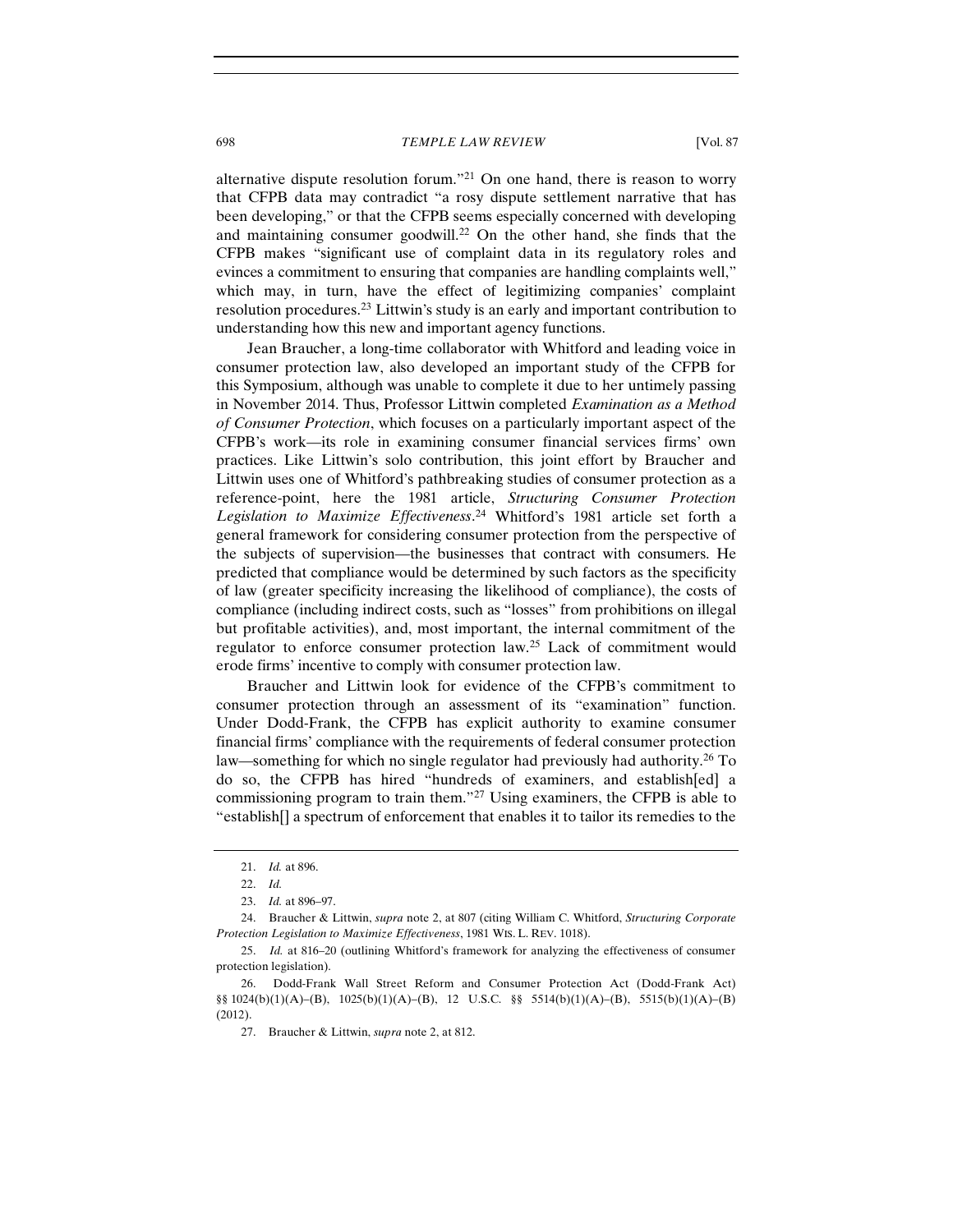context of the legal violation."[28](#page-6-0) They offer a detailed and nuanced look at a fundamentally different approach to consumer protection from the fragmented one that previously prevailed, one that may have the capacity to create lasting change in consumer financial practices.

Whitford's work here recognized that consumer protection was not limited to domestic administrative interventions. Thus, he also pioneered work in both international consumer law and in the development of Chapter 13 of the Bankruptcy Code, a controversial mechanism for resolving consumer financial distress. As to the former, Iain Ramsay, one of the world's leading authorities on comparative consumer insolvency, reminds us that a 2003 project by Whitford, Ramsay, and Johanna Niemi-Kiesiläinen was the first effort to compare consumer insolvency regimes across national borders.[29](#page-6-1)

Historically, European nations had little appetite for a U.S.-style consumer discharge—the debtor's goal in U.S. bankruptcy—although there were also significant variations among systems. Scholars often attributed these variations to differences in local cultures, but Ramsay's contribution to this Symposium advances our understanding of the development of these systems through "historical institutionalism," which "conceptualizes policy change resulting from both exogenous (societal changes) and endogenous (institutional changes) forces and thus steers a middle path between views of law either as an autonomous institution or an unrefined functionalism."[30](#page-6-2) This enables Ramsay to offer a rich account of the development of the consumer bankruptcy laws of England, France, Sweden, and the United States as case studies of the many factors that contribute to change and repose in consumer bankruptcy law.<sup>[31](#page-6-3)</sup>

Within the U.S. consumer bankruptcy system, one of the more controversial mechanisms has been the Chapter 13 "wage earner" plan, a subject on which Whitford was an early and important voice.<sup>32</sup> Professor Melissa Jacoby, a leading bankruptcy scholar, explores the question of "superdelegation" by bankruptcy judges in these cases.<sup>[33](#page-6-5)</sup> "Superdelegation" refers to her observation that some

<sup>28.</sup> *Id.*

<span id="page-6-1"></span><span id="page-6-0"></span><sup>29.</sup> *See* Ramsay, *supra* note 2, at 949 ("Twenty years ago an academic book about consumer bankruptcy systems around the world would not have been possible." (quoting Johanna Niemi-Kiesiläinen, Iain Ramsay & William Whitford, *Introduction* to CONSUMER BANKRUPTCY IN GLOBAL PERSPECTIVE 1 (Johanna Niemi-Kiesläinen et al. eds. 2003))).

<sup>30.</sup> *Id.* at 952.

<span id="page-6-3"></span><span id="page-6-2"></span><sup>31.</sup> Nor is this the only tribute to the international aspects of Whitford's work. Professor Westbrook's thoughtful assessment of interpretive challenges in the Model Law on Cross-Border Insolvency complements Whitford's contributions to bankruptcy, comparative, and contract law. *See*  Westbrook, *supra* note 2.

<span id="page-6-4"></span><sup>32.</sup> William C. Whitford, *Has the Time Come to Repeal Chapter 13*, 65 IND. L.J. 85 (1989) [hereinafter Whitford, *Has the Time Come*]; William C. Whitford, *A History of the Automobile Lender Provisions of BAPCPA*, 2007 U. ILL. L. REV. 143 [hereinafter Whitford, *A History of the Automobile Lender Provisions*]; William C. Whitford, *The Ideal of Individualized Justice: Consumer Bankruptcy and Consumer Protection, and Consumer Protection in Consumer Bankruptcy*, 68 AM. BANKR. L.J. 397 (1994); William C. Whitford, *Secured Creditors and Consumer Bankruptcy in the United States*, 37 OSGOODE HALL L.J. 339 (1999).

<span id="page-6-5"></span><sup>33.</sup> Jacoby, *supra* note 2.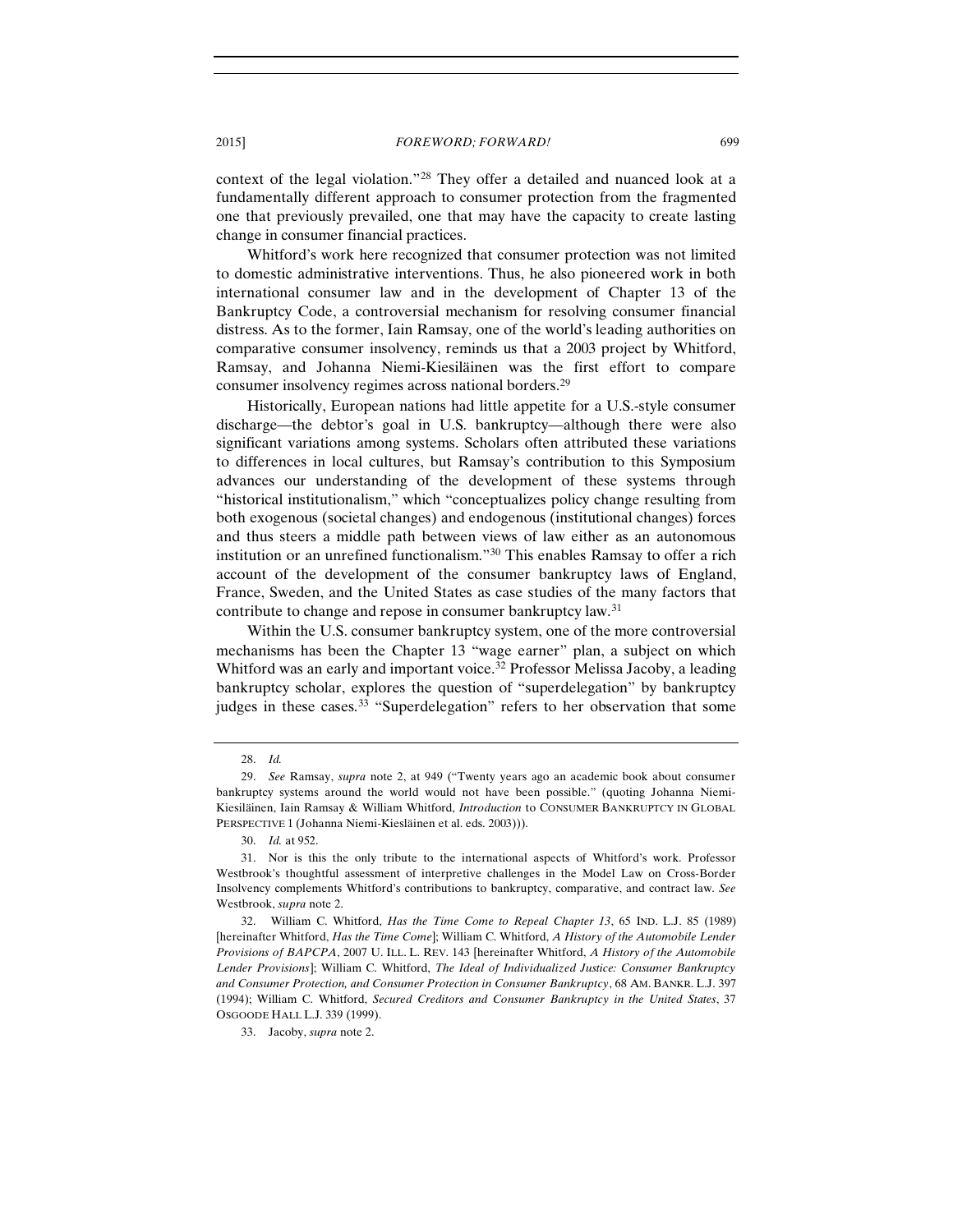bankruptcy judges delegate significant portions of their work to Chapter 13 trustees, hand[ing] over their courtrooms to Chapter 13 trustees, who then supervise plan confirmation hearings in the courtroom without a judge present."[34](#page-7-0) The "super" aspect of the delegation reflects its inter-branch nature: while bankruptcy judges are appointed under Article I of the Constitution, Chapter 13 trustees are appointed by the Office of the United States Trustee, a part of the Department of Justice.<sup>[35](#page-7-1)</sup> Professor Jacoby builds on Professor Whitford's skepticism about the operation of Chapter 13 by giving direct insight into seemingly problematic abdications of judicial authority. This then creates the possibility that scholars in other fields, such as administrative law and federal courts, might recognize and study this important and underappreciated component of their fields.<sup>[36](#page-7-2)</sup>

## *C. Contracts and Interpretation*

In many ways, Whitford is foremost a contracts scholar. Although much of his academic writing involved bankruptcy and consumer law, as discussed above, his greatest impact—measured in numbers of lawyers and law students affected—may have come through the teaching materials that he and Professor Macaulay (along with Professors Braucher and Kidwell) developed at the University of Wisconsin, *Contracts: Law in Action*[37](#page-7-3) (CLA), as well as the articles he wrote on contracts.

As Macaulay and Whitford explain in their collective contribution to this Symposium, CLA was meant to advance the "law in action" approach developed at the University of Wisconsin[.38](#page-7-4) "To us," they write, "law in action"

expresses a widespread interest of how in fact, as opposed to in theory, statutory law and case precedent come into being; how people and businesses use contracts to manage their lives; how disputes in the performance of contracts arise and are settled, and how the resolution of disputes affects the parties to the disputes and influences future parties to contracts.<sup>39</sup>

<span id="page-7-7"></span>This bottom-up approach to the study of contracts eschews theories that may be elegant in isolation but bear little connection to actual human behavior, which is often quite "messy," in the words of Robert Hillman, also a leading contracts scholar.<sup>[40](#page-7-6)</sup> It seeks to discover "the rest of the story"<sup>[41](#page-7-7)</sup>—or as much as is

<sup>34.</sup> *Id.* at 876.

<span id="page-7-1"></span><span id="page-7-0"></span><sup>35.</sup> 11 U.S.C. § 1302 (2012). The United States Trustee does not appoint Chapter 13 trustees in Alabama or North Carolina. Jacoby, *supra* note 2, at 887.

<span id="page-7-2"></span><sup>36.</sup> Jacoby, *supra* note 2, at 877 ("Thus, this little-studied convention [of superdelegation] and its variations should be of interest to administrative law and federal courts scholars as well as to the bankruptcy world.").

<span id="page-7-6"></span><span id="page-7-5"></span><span id="page-7-4"></span><span id="page-7-3"></span><sup>37.</sup> STEWART MACAULAY, JEAN BRAUCHER, JOHN KIDWELL & WILLIAM C. WHITFORD, CONTRACTS: LAW IN ACTION (3d ed. 2010).

<sup>38.</sup> Macaulay & Whitford, *supra* note 2.

<sup>39.</sup> *Id.* at 799.

<sup>40.</sup> *See* Hillman, *supra* note 2, at 760 (quoting Macaulay & Whitford, *supra* note 2, at 806).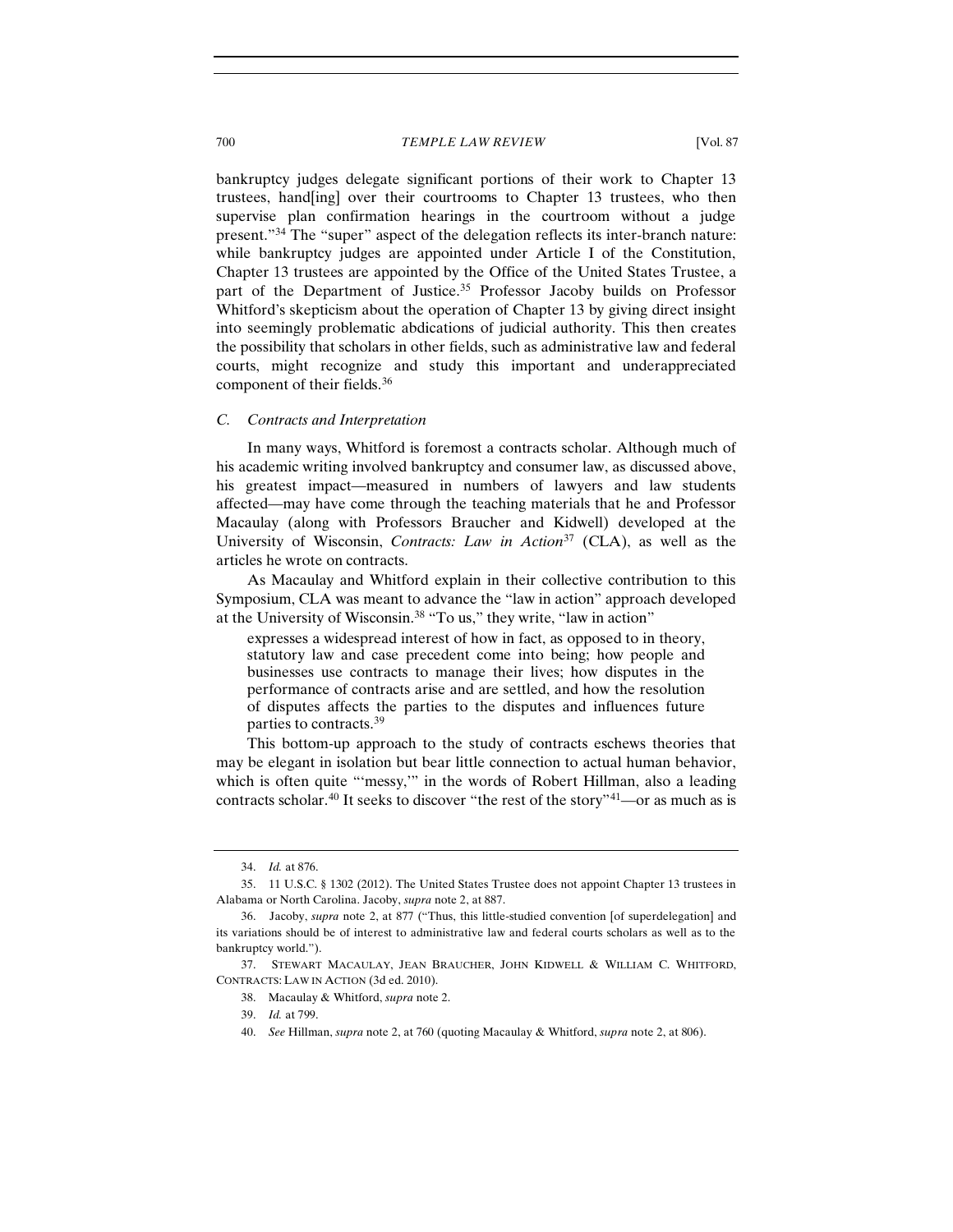discoverable—behind a case in order to understand the real impact the legal system had on those portrayed in published judicial opinions, and vice versa.

Perhaps reflecting his deep roots as a badger, $42$  Whitford (sometimes with Macaulay) has thus delved behind two famous (or infamous) Wisconsin cases, *Hoffman v. Red Owl Stores*[43](#page-8-1) and *ProCD v. Zeidenberg.*[44](#page-8-2) In *Hoffman,* the Wisconsin Supreme Court found the Red Owl Stores liable for Hoffmann's "precontractual reliance" on a promissory estoppel theory.[45](#page-8-3) In *ProCD*, the Seventh Circuit Court of Appeals applied Wisconsin law to hold that the purchaser of shrink-wrapped software was bound by terms inside the box ("pay now, terms later"). In both cases, Whitford interviewed the parties and (in some cases) their counsel in order to understand the real record better. Much of that analysis makes its way into *Contracts: Law in Action*. "Only the least inquisitive students would want to ignore these rich materials,["46](#page-8-4) notes Hillman, who himself coauthors a successful (competing) contracts casebook.<sup>[47](#page-8-5)</sup>

Like any methodological choice, "law in action" has both benefits and costs. The benefits are that the depiction of the legal system is likely to be more faithful to the lived experience of those affected by "iconic" cases contracts students frequently read. In principle, this better prepares them for the reality that appellate opinions are not necessarily especially accurate depictions of the "law" or the "facts" of a given case, no matter how faithful to precedent and the record judges may wish to be. Moreover, disputes in the real world are often un- (or under) litigated for a host of reasons, and cases that reach the high courts are unlikely to represent the cases that most lawyers encounter most of the time. The costs include the risk of misinterpreting evidence outside the formal record and uncertainty about the status we should accord such findings.

To illustrate, Hillman summarizes a debate between Whitford and Macaulay, on one hand, and Robert Scott, another leading contracts scholar, on the other, on the propriety of the *Hoffman* decision.<sup>[48](#page-8-6)</sup> Scott had read the trial

<sup>41.</sup> *See* William C. Whitford & Stewart Macaulay, Hoffman v. Red Owl Stores, *The Rest of the Story*, 61 HASTINGS L.J. 801 (2010) [hereinafter Whitford & Macaulay, *The Rest of the Story*].

<span id="page-8-0"></span><sup>42.</sup> The badger is the Wisconsin state and university mascot. The term initially referred not to the animal (in the family *mustelidae*), but instead to lead miners in Wisconsin in the 1820s who had to live "like badgers" in cold months. *Bucky Badger Bio*, WIS. SPIRIT SQUAD, http://www.uwbadgers. com/spiritsquad/bucky-badger.html (last visited Sept. 15, 2015). "Bucky Badger" became the official mascot of the University of Wisconsin in 1940. *Id.*

<sup>43.</sup> 133 N.W.2d 267 (Wis. 1967).

<sup>44.</sup> 86 F.3d 1447 (7th Cir. 1996).

<span id="page-8-3"></span><span id="page-8-2"></span><span id="page-8-1"></span><sup>45.</sup> *Hoffman*, 133 N.W.2d at 273–77. "The debaters reverted to the actual spelling of Hoffman, which has an additional *n* at the end. Apparently the court simply was mistaken as to the spelling." Hillman, *supra* note 2, at 762 n.23.

<sup>46.</sup> Hillman, *supra* note 2, at 761.

<span id="page-8-5"></span><span id="page-8-4"></span><sup>47.</sup> ROBERT S. SUMMERS & ROBERT A. HILLMAN, CONTRACT AND RELATED OBLIGATION: THEORY, DOCTRINE, AND PRACTICE (6th ed. 2010).

<span id="page-8-6"></span><sup>48.</sup> The debate is set forth in Robert E. Scott, Hoffman v. Red Owl Stores *and the Limits of the Legal Method*, 61 HASTINGS L. J. 859 (2009) [hereinafter Scott, *Legal Method*]; Robert E. Scott, Hoffman v. Red Owl Stores *and The Myth of Precontractual Reliance,* 68 OHIO ST. L. J. 71 (2007) [hereinafter Scott, *Myth*]; Whitford & Macaulay, *The Rest of the Story*, *supra* note 41.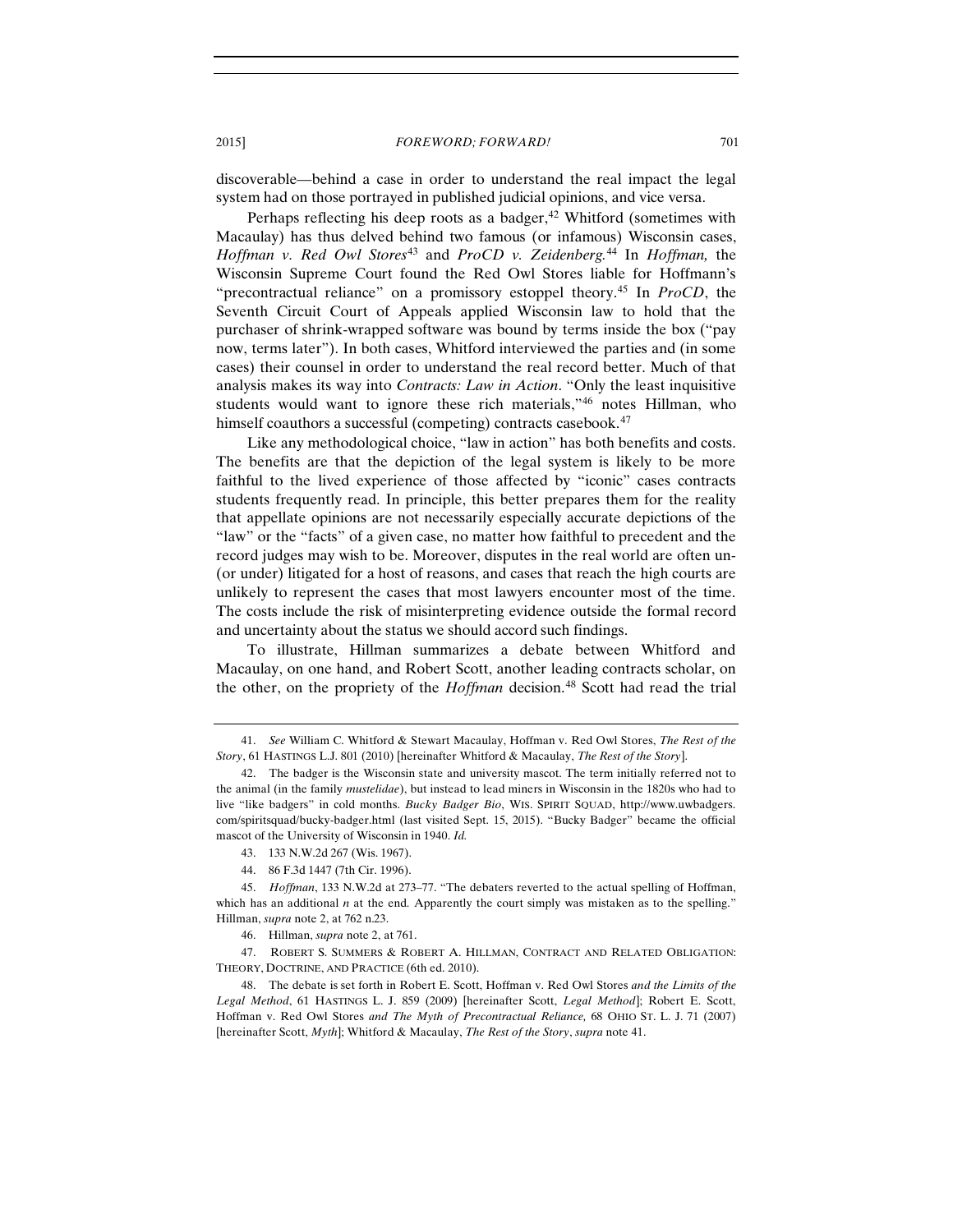transcript in *Hoffman*, and concluded that the Wisconsin Supreme Court erred in sustaining an award based on precontractual reliance because the plaintiff (Hoffmann) knew that the defendant's agent (Lukowitz) lacked authority to bind the defendant.[49](#page-9-0) Thus, Professor Scott concluded, precontractual reliance on Red Owl's many assurances could not have been "reasonable" under the doctrine of promissory estoppel.<sup>50</sup>

Whitford and Macaulay dove deeper, interviewing Hoffmann and others. They reasoned that "a jury could have found that Hoffmann was told that the 'only hitch' holding up award of a franchise was selling the bakery, and that Hoffmann relied on this statement."[51](#page-9-2) Moreover, Hoffmann reasonably relied on the Red Owl agent, Lukowitz, who made this statement.<sup>[52](#page-9-3)</sup> Thus, they concluded that the case was decided correctly and that "justice was done."[53](#page-9-4)

Hillman recognizes that beneath the surface lies an important methodological question: Who wins and who loses from this sort of ex post investigation? It is at once fascinating and fraught. Fascinating because, as he rightly observes, it provides context that is valuable to lawyers and law students seeking to understand transactional and litigation strategies in the presence of uncertain doctrine. At the same time, he worries that, regardless of the merits of *Hoffman qua* precedent, this sort of legal archaeology presents "issues . . . if a *court* contemplates using the facts derived from the record but missing from the official report of a previous decision either to support its conclusion in the current case or to distinguish the earlier case."[54](#page-9-5) This is so because "[c]ombing a record to find additional facts may be unreliable. Researchers may reach different conclusions on the facts and on their meaning."[55](#page-9-6) The debate between Whitford and Macaulay, on one hand, and Scott on the other, shows exactly how indeterminate such inquiries can be. Thus, Hillman concludes that this sort of historical inquiry "helps clarify the appropriate place" for various doctrines (in this case, promissory estoppel), "but courts, in a system of stare decisis, should ordinarily be reluctant to rely on it."[56](#page-9-7) This will be an increasingly important

<sup>49.</sup> Scott, *Myth*, *supra* note 48, at 95.

<span id="page-9-1"></span><span id="page-9-0"></span><sup>50.</sup> The *Hoffman* court relied on section 90 of the Restatement of Contracts, which provides in pertinent part, "A promise which the promisor should reasonably expect to induce action or forbearance of a definite and substantial character on the part of the promisee and which does induce such action or forbearance is binding if injustice can be avoided only by enforcement of the promise." RESTATEMENT (FIRST) OF CONTRACTS § 90 (1932). The *Hoffman* court held that the record "discloses a number of promises and assurances given to Hoffmann by Lukowitz in behalf of Red Owl upon which plaintiffs relied and acted upon to their detriment." *Hoffman*, 133 N.W.2d at 274.

<span id="page-9-2"></span><sup>51.</sup> Whitford & Macaulay, *The Rest of the Story*, *supra* note 41, at 850.

<span id="page-9-3"></span><sup>52.</sup> *Id.* at 849.

<span id="page-9-4"></span><sup>53.</sup> *Id.* at 801; *see also id.* at 806.

<span id="page-9-5"></span><sup>54.</sup> Hillman, *supra* note 2, at 769.

<span id="page-9-6"></span><sup>55.</sup> *Id*.

<span id="page-9-7"></span><sup>56.</sup> *Id*. at 771.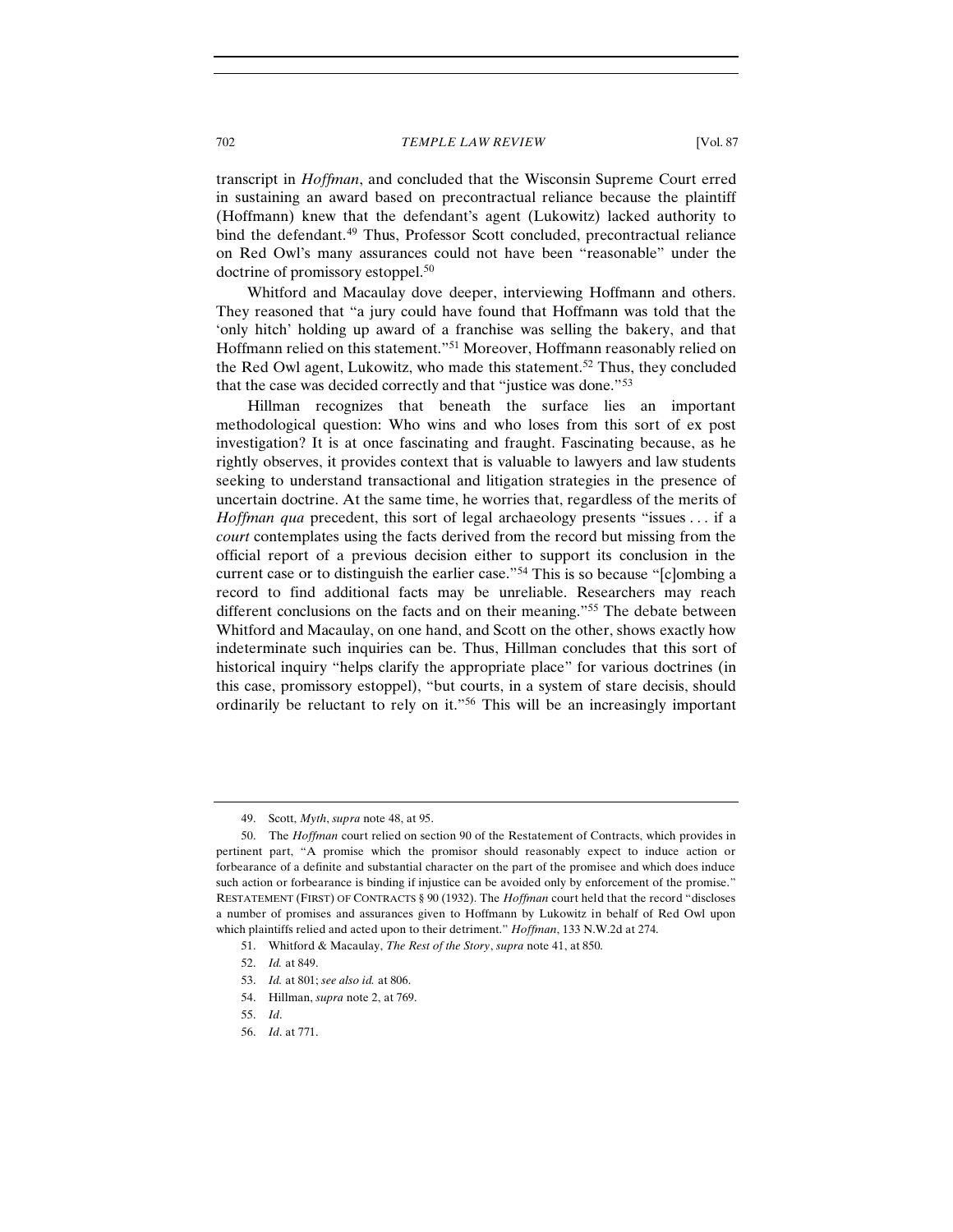issue, as Judge Posner recently demonstrated with his apparently on-bench Internet searches to challenge evidentiary claims in *Rowe v. Gibson*. [57](#page-10-0)

It is easy to assume that Whitford's deep commitment to modern realism means that he is indifferent to doctrine. That, however, would misconstrue the law in action project. Doctrine in the law in action tradition is a starting point not, as often happens in case law and case books, an end point. Yet, it is imperative to understand doctrine, and Ethan Leib and Steve Thel (Fordham) use Whitford's study of the role of the jury (and the fact/law distinction) in contract interpretation to launch an important and fascinating study of the "*contra proferentem*" doctrine.[58](#page-10-1) This doctrine provides that ambiguities in contracts may be construed "against the drafter."[59](#page-10-2) It has historically been a "'first principle of insurance law," and many presume that it applies in more general contract law.[60](#page-10-3) Leib and Thel test this presumption, looking in particular at how the doctrine interacts with the use of juries to resolve ambiguous contract terms.

As is well known, courts will generally interpret unambiguous contract provisions. If, however, a court determines that a contract is ambiguous, the ambiguity creates a factual question for juries to resolve. Recalling Whitford's 2001 finding that juries decide more contract cases than many appreciate, Leib and Thel study whether the *contra proferentem* rule—an ambiguity-resolution mechanism—is itself one applied by courts or juries. Not surprisingly, they find mixed evidence, with some judges reserving the rule to themselves, and others giving it to juries to decide.<sup>61</sup> They don't just tell us about the division of labor, either. They also offer rich insights into the nature of the rule, and whether it should be understood as a default or mandatory rule.

<span id="page-10-0"></span><sup>57.</sup> 798 F.3d 622 (7th Cir. 2015). In *Rowe,* an inmate sued the prison on grounds that he was harmed due to a medically improper prescription of Zantac. The state, acting for the prison, presented expert testimony that the prescription was appropriate. Judge Posner was skeptical, and conducted his own Internet to research to determine whether, at summary judgment, the state's expert eliminated any "material fact" in dispute. Based on this research, he concluded that the state failed: "We are not," he wrote, "deeming the Internet evidence cited in this opinion conclusive or even certifying it as being probably correct, though it may well be correct since it is drawn from reputable medical websites. We use it only to underscore the existence of a genuine dispute of material fact created in the district court proceedings by entirely conventional evidence, namely Rowe's reported pain." *Id.* at 629. In dissent, Judge Hamilton worried that "[o]n that claim, the reversal is unprecedented, clearly based on 'evidence' this appellate court has found by its own internet research. The majority has pieced together information found on several medical websites that seems to contradict the only expert evidence actually in the summary judgment record. With that information, the majority finds a genuine issue of material fact on whether the timing of Rowe's Zantac doses amounted to deliberate indifference to a serious health need, and reverses summary judgment." *Id.* at 636 (Hamilton, J., dissenting). This may not be the "whole story," in law in action terms, but it bespeaks vividly Professor Hillman's concerns.

<span id="page-10-4"></span><span id="page-10-3"></span><span id="page-10-2"></span><span id="page-10-1"></span><sup>58.</sup> Leib & Thel, *supra* note 2, at 773 (citing William C. Whitford, *The Role of the Jury (and the Fact/Law Distinction in the Interpretation of Written Contracts*, 2001 WIS. L. REV. 931).

<sup>59.</sup> *Id.* at 773–74 (describing doctrine).

<sup>60.</sup> *Id.* at 774 (footnote and citations omitted).

<sup>61.</sup> *Id.* at 784.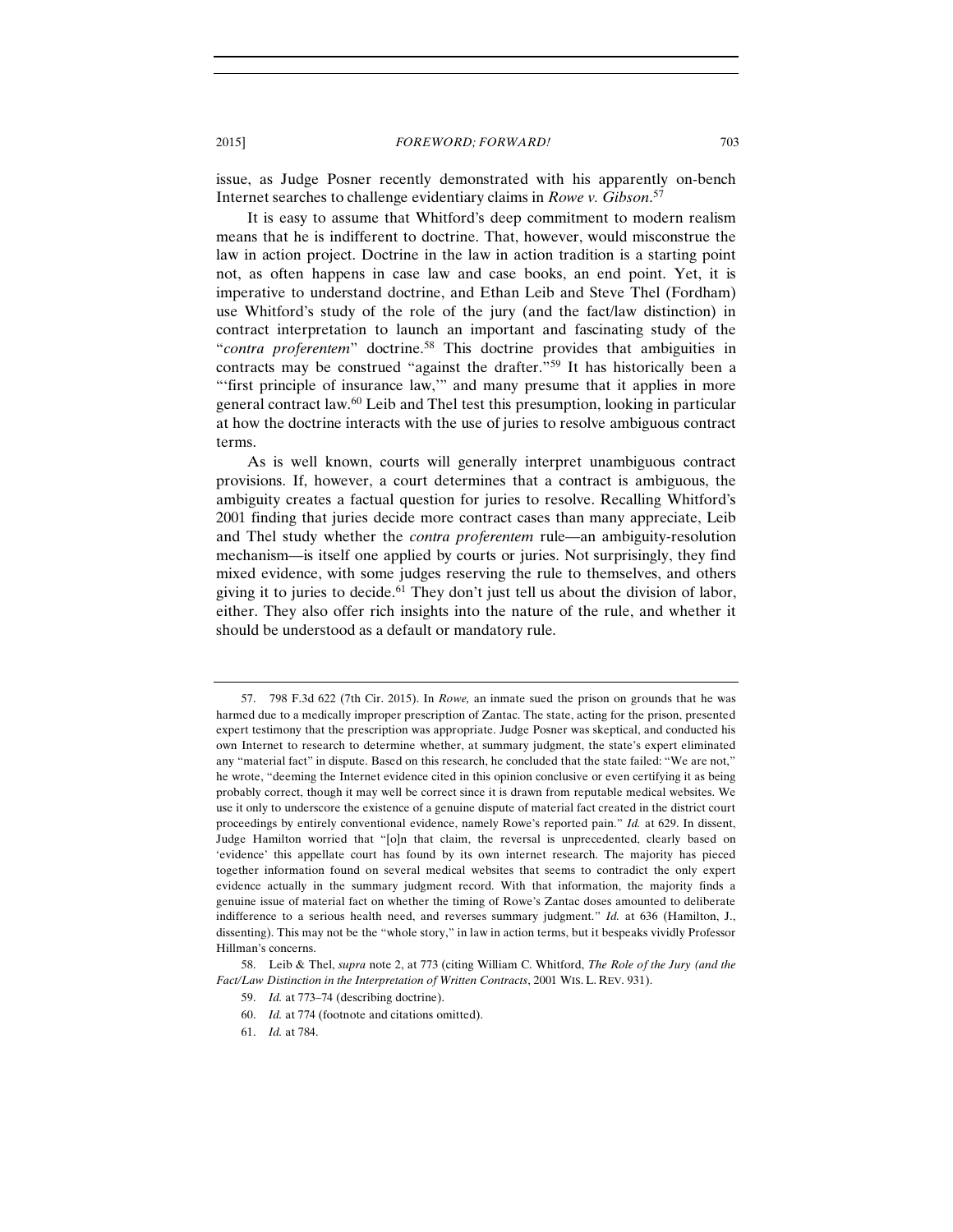Carrying the question of interpretation one step further, Jay Westbrook, a leading scholar of bankruptcy and international law, discusses both in his assessment of a problematic trend in English courts' interpretation of the Model Law on Cross-Border Insolvency (Model Law) promulgated by the United Nations Commission on International Trade Law (UNCITRAL).<sup>[62](#page-11-0)</sup> Westbrook starts from Whitford's observation that "British courts interpret contracts in a rather different way than courts in the United States."<sup>[63](#page-11-1)</sup> He finds the same to be true of English courts' interpretation of the Model Law, even though England adopted it in largely the same form as the United States.<sup>[64](#page-11-2)</sup>

Westbrook was instrumental in drafting the Model Law,<sup>[65](#page-11-3)</sup> which has been adopted by twenty-two nations, including the United Kingdom, the United States, and Canada.<sup>[66](#page-11-4)</sup> His views about it are thus especially valuable. One of the key goals of the Model Law has been to advance a "universalist" (or "modified univeralist") approach to cross-border insolvency.<sup> $67$ </sup> To do so requires courts to cooperate on a variety of matters, and to take a fairly consistent approach to deciding whether the court's own (host) law should apply to a dispute, or that of another nation (e.g., where the corporate debtor is incorporated) should apply, instead.

This can quickly become quite technical and complex. But Professor Westbrook takes us straight to the heart of the problem: while U.S. and Canadian courts have largely embraced the universalist aspirations of the Model Law, recent interpretations by the Supreme Court of the United Kingdom in *Rubin v. Eurofinance SA*[68](#page-11-6) and *Fibria Celulose S/A v. Pan Ocean Co.*[69](#page-11-7) defy the logic and spirit of this goal. They use formalist interpretative techniques<sup>[70](#page-11-8)</sup> to insulate English subjects from the impact of cross-border insolvency laws whose validity is not in dispute.

<sup>62.</sup> *See* Westbrook, *supra* note 2.

<span id="page-11-1"></span><span id="page-11-0"></span><sup>63.</sup> *Id.* at 740 (citing William C. Whitford, *A Comparison of British and American Attitudes Towards the Exercise of judicial Discretion in Contract Law*, *in* IMPLICIT DIMENSIONS OF CONTRACTS (Hugh Collins & David Campbell, eds., 2003)).

<span id="page-11-2"></span><sup>64.</sup> *Id.* (noting "the recent hostility of the United Kingdom courts to the Model Law, an attitude reflected in their candid rejection of the developing case law in the courts of North America and elsewhere").

<span id="page-11-3"></span><sup>65.</sup> He was co-head (along with the Honorable Harold Burman) of the U.S. delegation to the United Nations for the project that produced the Model Law. *See id.* at 741–42 n.7.

<span id="page-11-4"></span><sup>66.</sup> The Model Law became Chapter 15 of the Bankruptcy Code in the United States in 2005, sections 44–61 of the Companies Creditors Arrangements Act and sections 267–284 of the Bankruptcy and Insolvency Act in Canada in 2009, and the Cross-Border Insolvency Regulations in the United Kingdom in 2006. *See id.* at 742.

<span id="page-11-6"></span><span id="page-11-5"></span><sup>67.</sup> *See id.* ("[A]doption of the Model Law represents the adoption of universalism in insolvency matters.").

<sup>68.</sup> [2012] UKSC 46.

<sup>69.</sup> [2014] EWHC (Ch) 2124 (Eng.).

<span id="page-11-8"></span><span id="page-11-7"></span><sup>70.</sup> This approach "represent[s] the highest and best nineteenth century jurisprudence," Professor Westbrook tells us, tongue only partly in cheek. *See* Westbrook, *supra* note 2, at 746–47.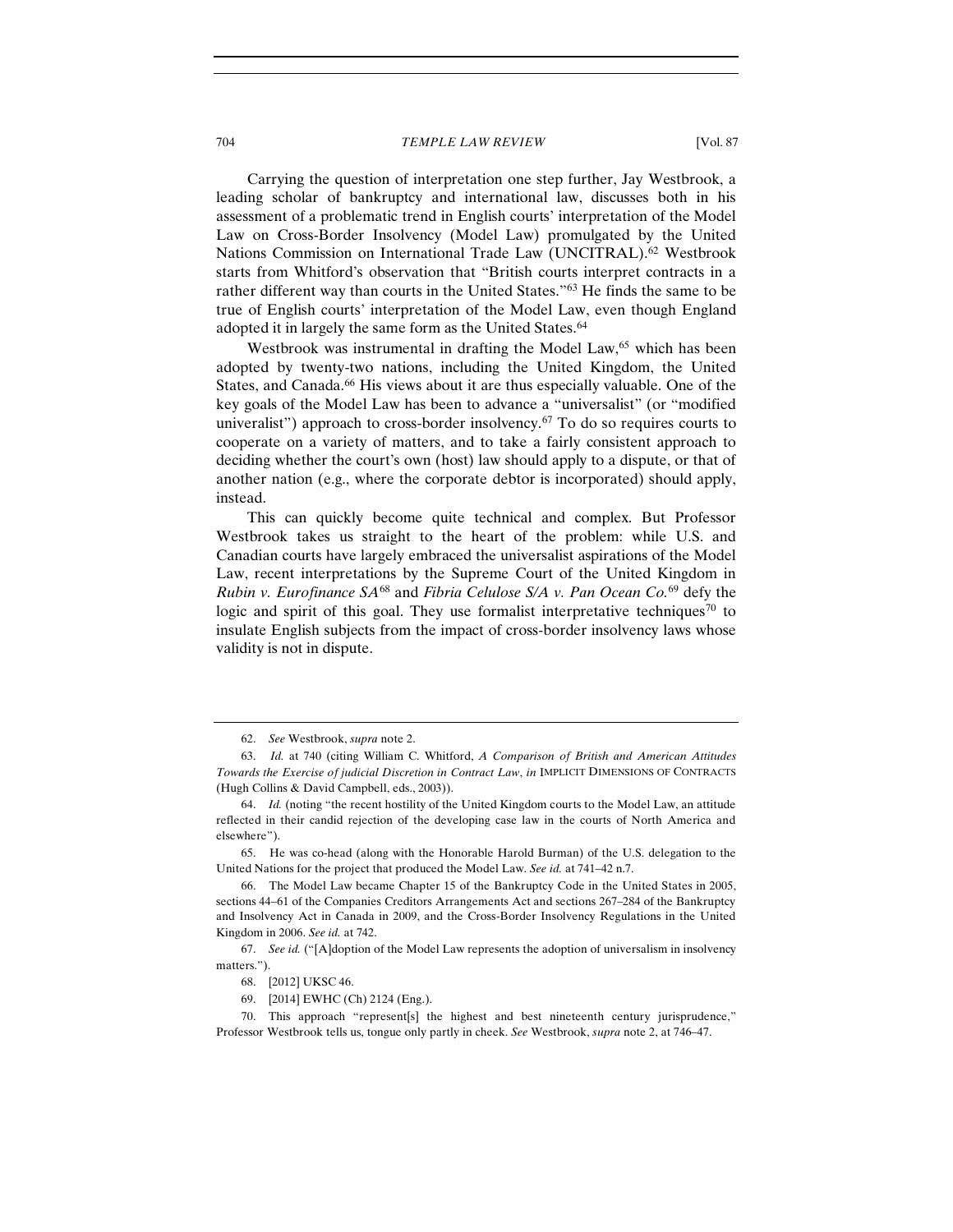The problem with these decisions is not merely that they are "annoying,"[71](#page-12-0) but that they defeat the systemic approach to universalism reflected in the Model Law—an approach adopted by various other commercial nations. Westbrook thus laments the "complete failure of the Supreme Court of the United Kingdom in *Rubin* to give any attention to the effect of its ruling on the international system that the Model Law sought to create, a goal necessarily adopted by the British Parliament in enacting the Model Law."[72](#page-12-1) This failure results from apparent indifference to the "systemic" characteristics and goals of the Model Law and the problems of cross-border insolvency. Professor Westbrook argues that courts should instead

interpret international system instruments according to an international interpretive rule that goes well beyond uniformity to include careful consideration of the needs of the international system that the local legislature has adopted via the treaty or model law that applies to a particular case. It is important that that consideration reflect an attitude of cooperation and development of the system that has been adopted and that the needs of that system be put explicitly in the balance against claims of other local law, however strong.<sup>[73](#page-12-2)</sup>

## *C. Forward! The Wisconsin Idea*

Binding the many excellent contributions to this Symposium is an appreciation for, or use of, the methods of the "law in action." "Law in action" is, in turn, the legal iteration of the broader "Wisconsin Idea," the view that "the university should improve people's lives beyond the classroom."[74](#page-12-3) This, Adlai Stevenson said, implied that research should reflect "faith in the application of intelligence and reason to the problems of society."[75](#page-12-4) It is progressive in the sense that it believes in the power of scholarship to better society. It maps fully onto the Wisconsin motto, "Forward!["76](#page-12-5) Whitford is, of course, both a product and producer of this tradition (in addition to teaching there, he went to the University of Wisconsin as an undergraduate; his father taught there). It is thus not surprising that his methods proved to be prescient—forward—in their approach.

As Professor Lawless reminds us, the legal academy's self-conscious move toward "empirical legal studies" is often cast as a recent phenomenon—a sign of progress.[77](#page-12-6) The empirical turn in legal scholarship is increasingly quantitative, no

<sup>71.</sup> *See id.* at 750.

<sup>72.</sup> *See id.* at 755.

<sup>73.</sup> *See id.* at 757 .

<span id="page-12-3"></span><span id="page-12-2"></span><span id="page-12-1"></span><span id="page-12-0"></span><sup>74.</sup> *See The Wisconsin Idea*, UNIV. WIS.-MADISON, http://wisconsinidea.wisc.edu (last visited Sept. 15, 2015).

<span id="page-12-6"></span><span id="page-12-5"></span><span id="page-12-4"></span><sup>75.</sup> Jack Stark, *The Wisconsin Idea: The University's Service to the State*, *in* STATE OF WISCONSIN BLUE BOOK 1995-1996, at 101 (Lawrence S. Barish ed., 1995), *available at* http://images.library.wisc.edu/WI/EFacs/WIBlueBks/BlueBks/WIBlueBk1995/reference/wi.wibluebk1 995.i0009.pdf.

<sup>76.</sup> WIS. STAT. § 1.07 (2014).

<sup>77.</sup> Lawless, *supra* note 2.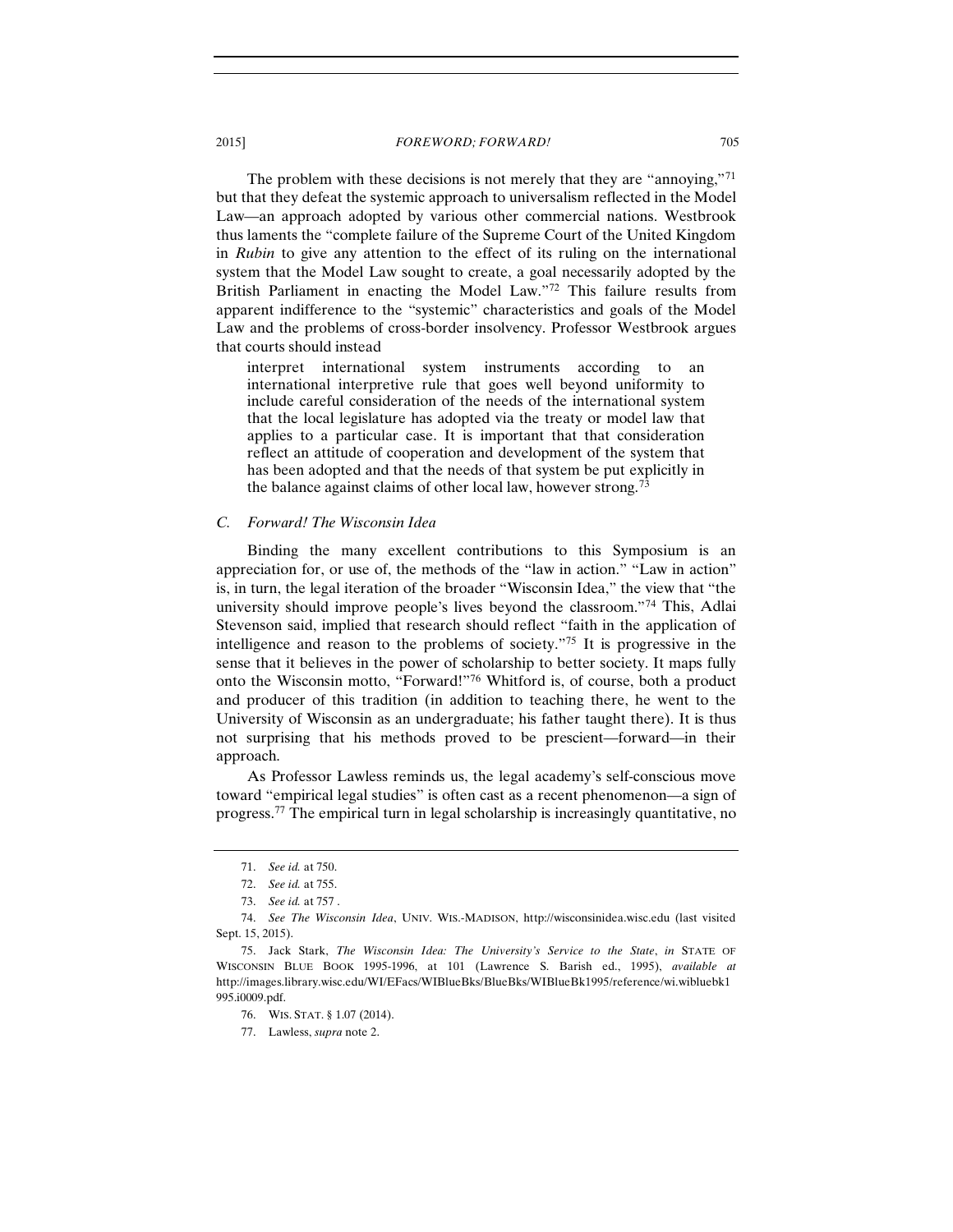doubt a reflection of the ready availability of big data, powerful statistical packages, and law professors with degrees in social (or other) sciences. Epstein and King, leaders of modern empirical legal studies, argue that quantitative methods are often superior to qualitative methods, because they are "scientific."[78](#page-13-0) These alone can produce falsifiable hypotheses and replicable results, they would tell us.

Yet, as Professors Macaulay and Lawless note in their contributions to the Symposium, many observations that are highly salient to understanding the legal system cannot be captured in quantitative data. "[T]hose who rely on already assembled large data sets," Macaulay warns, "run real risks of just getting it wrong, particularly when they seek to explain the patterns that they find.["79](#page-13-1) Thus, Lawless notes, many nonlegal scholars engaged in empirical studies of corporate reorganization reported "alarmingly high incidences of violations of absolute priority"[80](#page-13-2) because they lacked a real understanding of the legal process, and a recognition that in fact (as Whitford and LoPucki later showed) true violations of priority were quite rare. The risk that data blind us to reality is one that empirical legal scholars willing to use a broad tool kit that includes qualitative methods can minimize because they "possess . . . an understanding of fine-grained institutional detail in the legal system.["81](#page-13-3)

Although Whitford is not known as a methodologist, he in fact knew and acted on these insights long before it was fashionable. Macaulay explains that Whitford's work

vividly shows us that there are research questions that only can be answered by qualitative methods. He conducted a series of studies on the impact of various aspects of consumer law. For example, he published a case study of automobile warranties. He wrote about the functions of disclosure regulation in consumer transactions. He sought to determine the impact of denying self-help repossessions of automobiles and the requirements of the Wisconsin Consumer Act.[82](#page-13-4)

In this sense, Whitford was forward—that is, forward-thinking—because he understood that we should look for answers wherever the evidence might take us, wary of being overdetermined by allegiance to methodological orthodoxy. While he is, as discussed above, directly responsible for helping to assemble the leading database on corporate bankruptcy, he also retained an abiding faith in qualitative methods. He did not just count noses; long before (most) others thought it appropriate, he picked up the phone, called participants in the system,

<sup>78.</sup> Lee Epstein & Gary King, *The Rule of Inference*, 69 U. CHI. L. REV. 1 (2002).

<sup>79.</sup> Macaulay, *supra* note 2, at 726.

<sup>80.</sup> Lawless, *supra* note 2, at 715.

<sup>81.</sup> *Id.*

<span id="page-13-4"></span><span id="page-13-3"></span><span id="page-13-2"></span><span id="page-13-1"></span><span id="page-13-0"></span><sup>82.</sup> Macaulay, *supra* note 2, at 726–27 (internal footnotes omitted) (citing William C. Whitford, *The Functions of Disclosure Regulation in Consumer Transactions*, 1973 WIS. L. REV. 400; William C. Whitford & Harold Laufer, *The Impact of Denying Self-Help Repossession of Automobiles: A Case Study of the Wisconsin Consumer Act*, 1975 WIS. L. REV. 607; William C. Whitford, *Law and the Consumer Transaction: A Case Study of the Automobile Warranty*, 1968 WIS. L. REV. 1006).